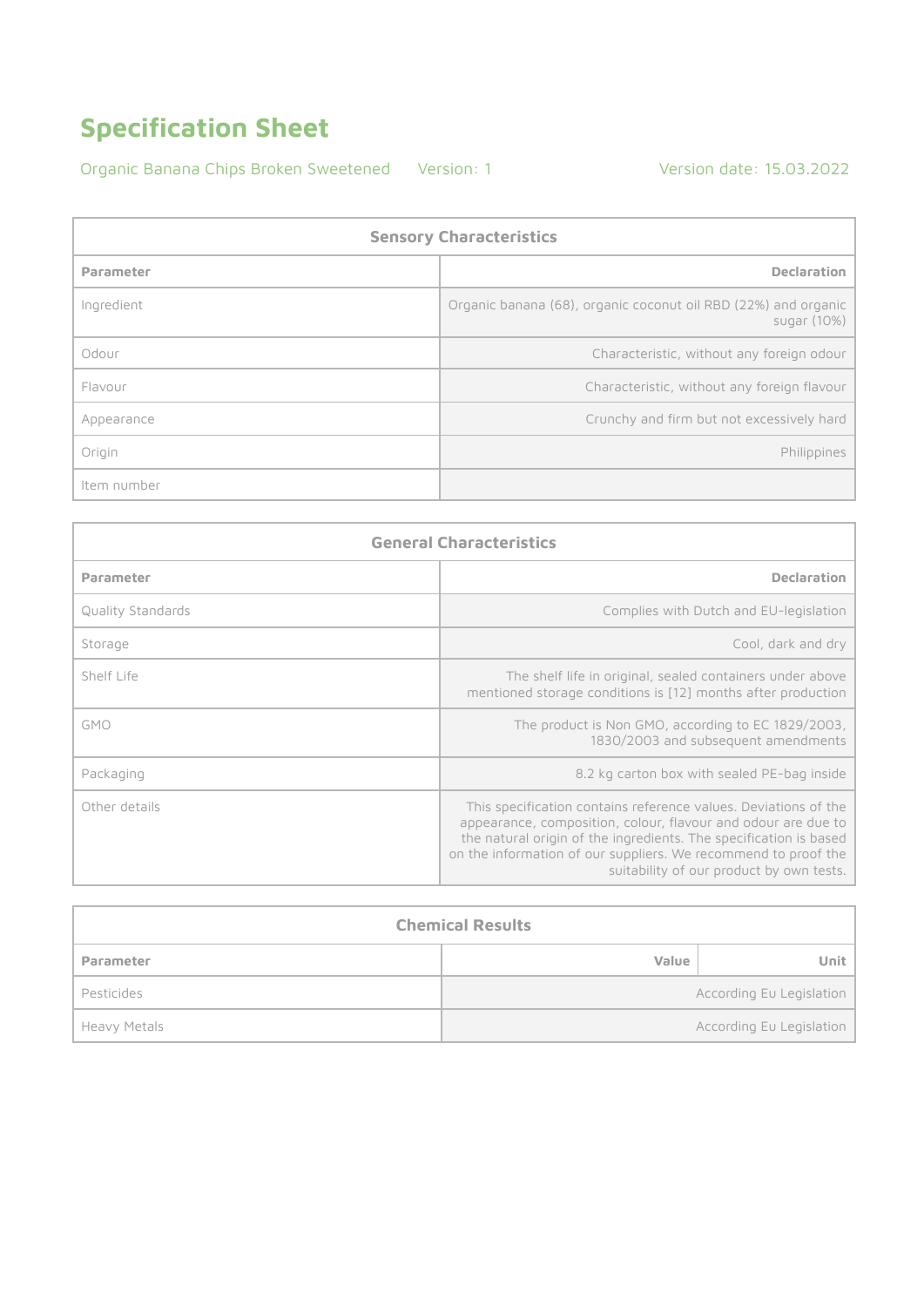#### Organic Banana Chips Broken Sweetened Version: 1 Version date: 15.03.2022

| <b>Microbiological Results</b> |         |         |
|--------------------------------|---------|---------|
| Parameter                      | Value   | Unit    |
| <b>Total Plate Count</b>       | < 5.000 | cfU/g   |
| Yeast & Moulds                 | < 100   | cfU/g   |
| Coliforms                      | < 10    | ctu/25g |
| E. Coli                        | < 10    | cfU/g   |
| Salmonella                     | Absent  | ctu/25g |

| <b>Chemical Results</b> |                      |      |
|-------------------------|----------------------|------|
| Parameter               | Value                | Unit |
| Moisture                | < 4                  | $\%$ |
| FFA                     | $<$ 0.14 (as lauric) | $\%$ |
| Oil content             | < 35                 | $\%$ |
| Size in diameter        | $6.0 - 20.0$         | mm   |
| Thickness               | $3.8 - 4.2$          | mm   |
| Impurities              | Absent               |      |
| Insect contamination    | Absent               |      |

| <b>Nutritional Values per 100g (from Supplier)</b> |            |           |
|----------------------------------------------------|------------|-----------|
| Parameter                                          | Value      | Unit      |
| Energy                                             | 2096 / 501 | kJ / kcal |
| Fat                                                | 24.5       | gram      |
| Of Which saturates<br>$\overline{\phantom{a}}$     | 22.5       | gram      |
| Carbohydrates                                      | 68.3       | gram      |
| Of which sugars<br>$\overline{\phantom{a}}$        | 12.6       | gram      |
| Dietary Fibre                                      | 5.7        | gram      |
| Protein                                            | 1.9        | gram      |
| Salt                                               | 0.01       | gram      |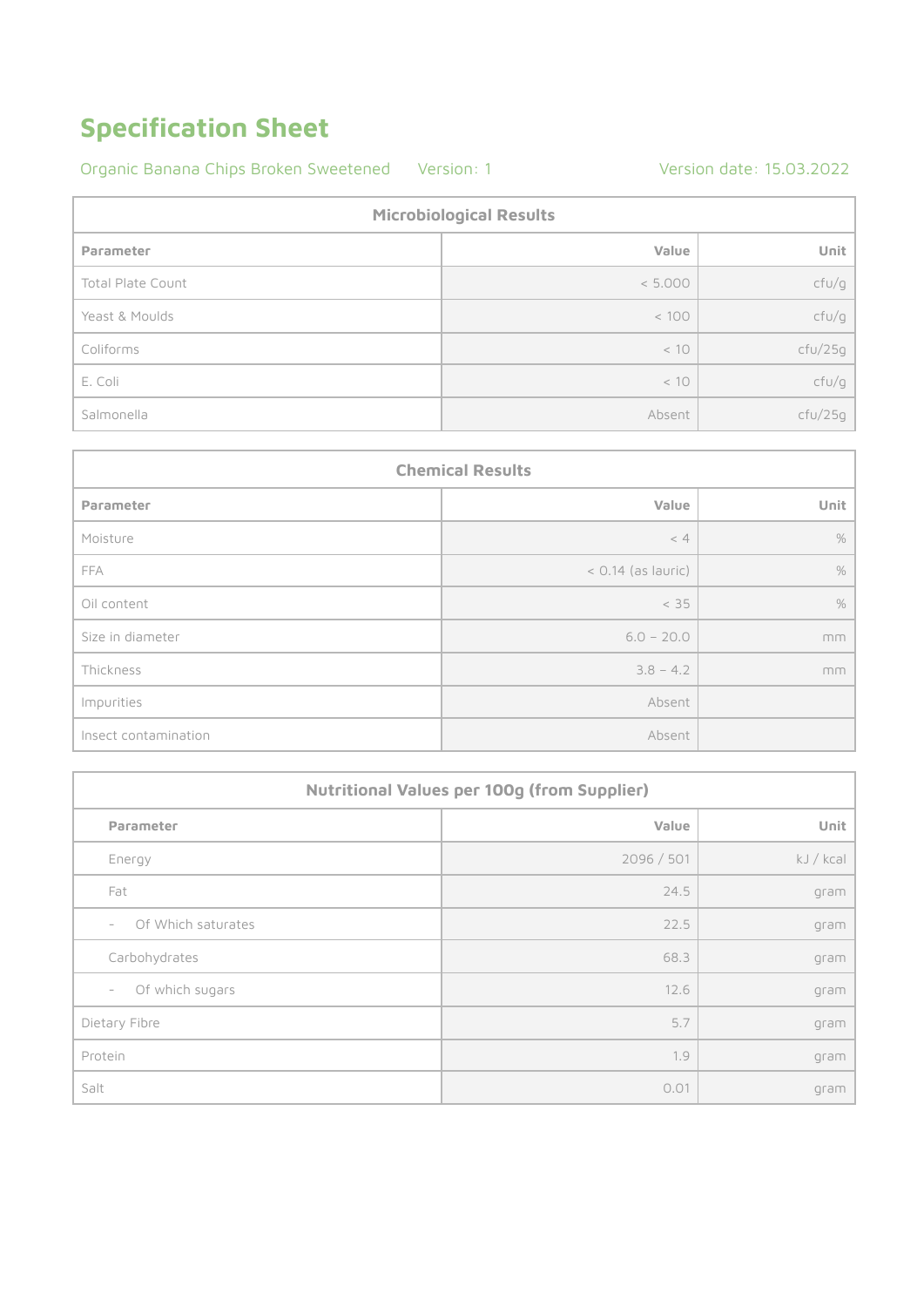Organic Banana Chips Broken Sweetened Version: 1 Version date: 15.03.2022

| Allergens                           |               |
|-------------------------------------|---------------|
| Parameter                           | Declaration   |
| Cow's milk protein                  | No            |
| Lactose or milk sugar               | No            |
| (Chicken) egg                       | No            |
| Soya protein (-derivatives)         | No            |
| Soyal oil                           | No            |
| Gluten                              | No            |
| Wheat                               | No            |
| Rye                                 | No            |
| Beef (-derivatives)                 | No            |
| Pork (-derivatives)                 | No            |
| Chicken (-derivatives)              | No            |
| Fish                                | No            |
| Shellfish                           | No            |
| Corn / Maize                        | No            |
| Сосоа                               | No            |
| Yeast                               | No            |
| Pulses                              | No            |
| Nuts (-derivatives)                 | No            |
| Nut oil                             | No            |
| Peanuts / groundnuts (-derivatives) | $\mathsf{No}$ |
| Peanut oil                          | $\mathsf{No}$ |
| Sesame                              | No            |
| Sesame oil                          | $\mathsf{No}$ |
| Glutamate (added E620-E625)         | $\mathsf{No}$ |
| Sulfite (E220-E228)                 | $\mathsf{No}$ |